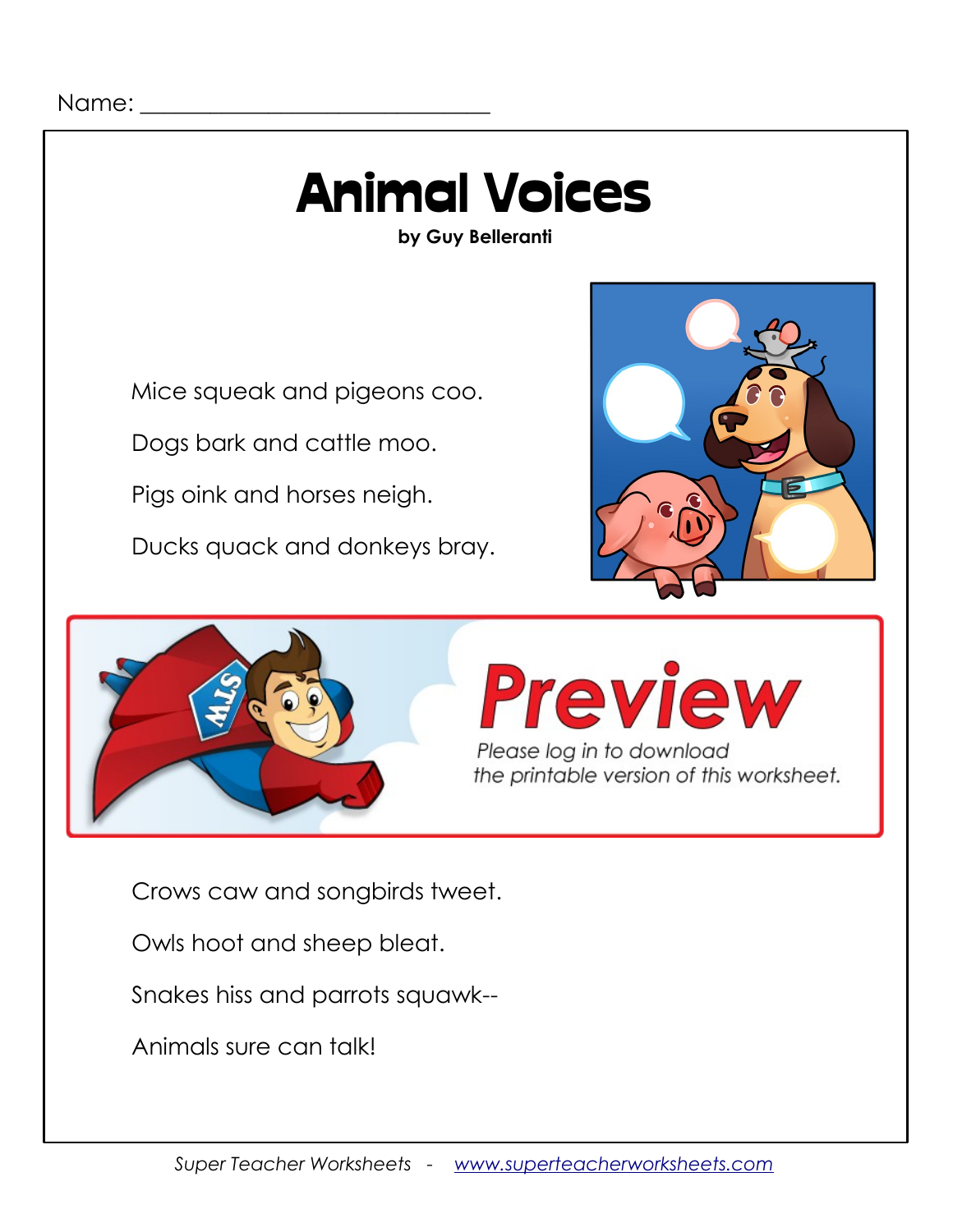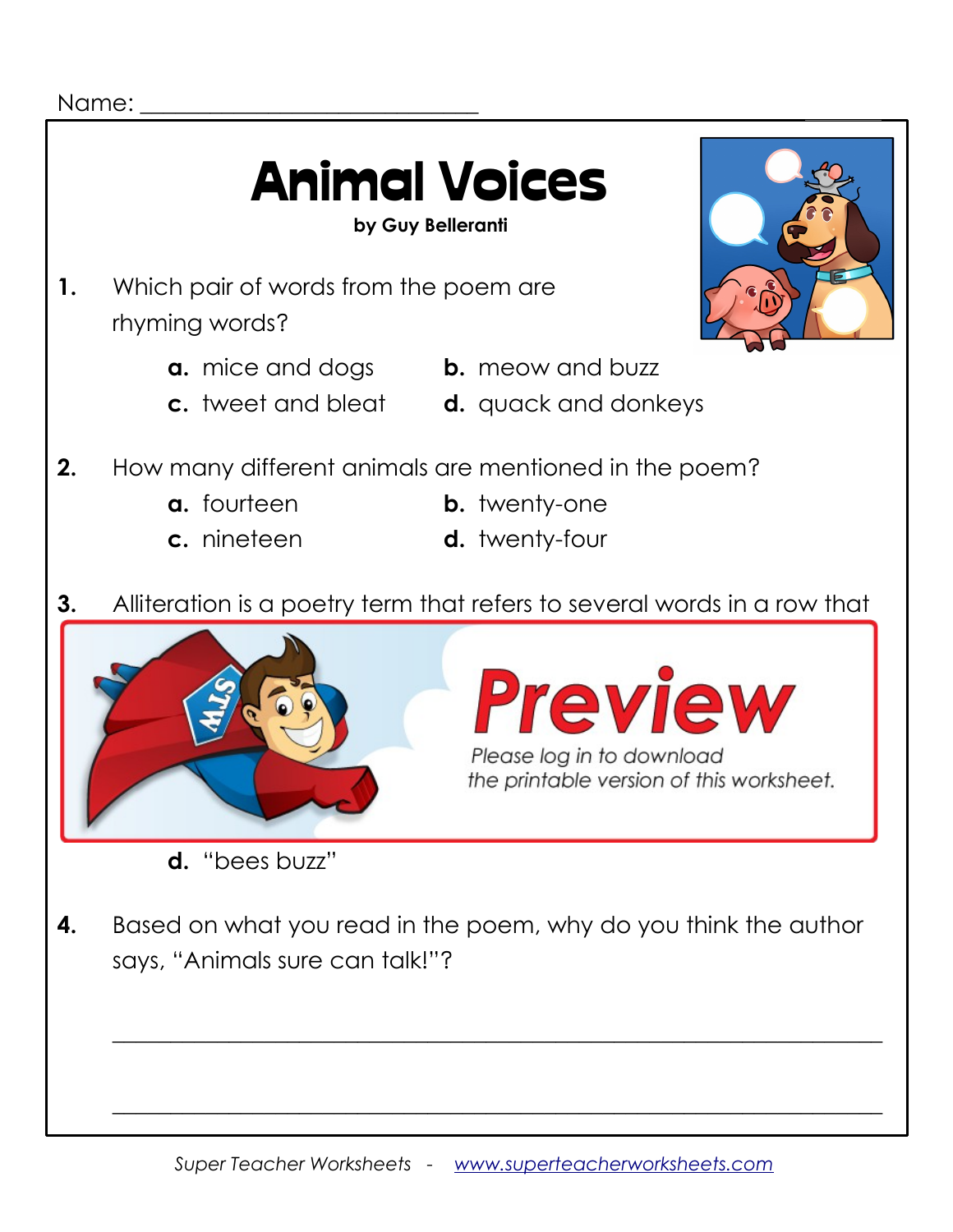Name: \_\_\_\_\_\_\_\_\_\_\_\_\_\_\_\_\_\_\_\_\_\_\_\_\_\_\_\_\_\_

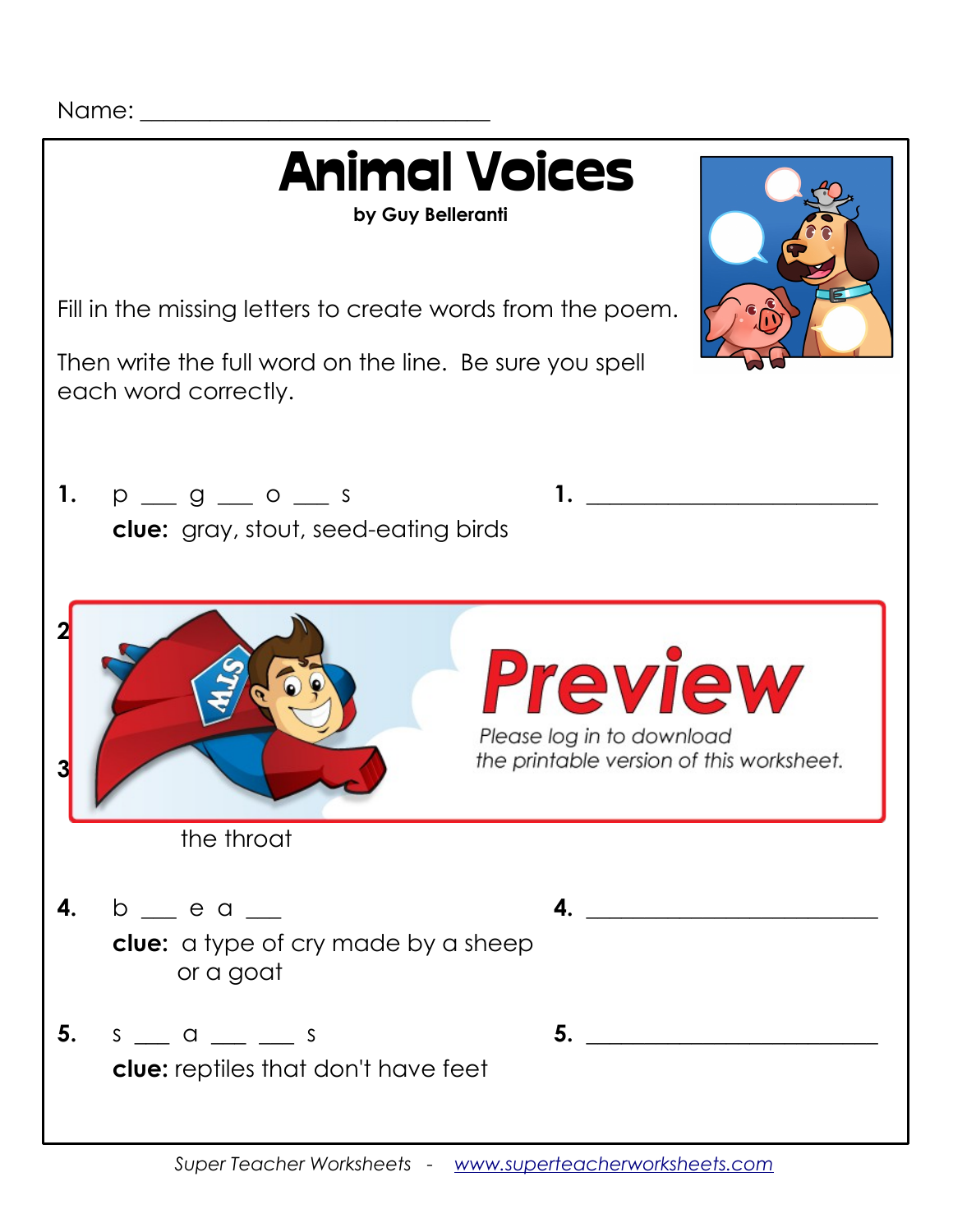Name:

### Animal Voices

**by Guy Belleranti**

In the poem, "Animal Voices," the author describes the different noises that animals make. At the end of the poem, the author makes a funny statement: "Animals sure can talk!"



Choose an animal that was not mentioned in the poem. On the lines below, describe the animal you chose. What does it look like? What does it sound like? Where does it live?

 $\_$  , and the contribution of the contribution of  $\mathcal{L}$  , and  $\mathcal{L}$  , and  $\mathcal{L}$  , and  $\mathcal{L}$  , and  $\mathcal{L}$ 



**Preview** Please log in to download<br>the printable version of this worksheet.

 $\_$  , and the contribution of the contribution of  $\mathcal{L}$  , and  $\mathcal{L}$  , and  $\mathcal{L}$  , and  $\mathcal{L}$  , and  $\mathcal{L}$ 

 $\_$  , and the contribution of the contribution of  $\mathcal{L}$  , and  $\mathcal{L}$  , and  $\mathcal{L}$  , and  $\mathcal{L}$  , and  $\mathcal{L}$ 

 $\_$  , and the contribution of the contribution of  $\mathcal{L}$  , and  $\mathcal{L}$  , and  $\mathcal{L}$  , and  $\mathcal{L}$  , and  $\mathcal{L}$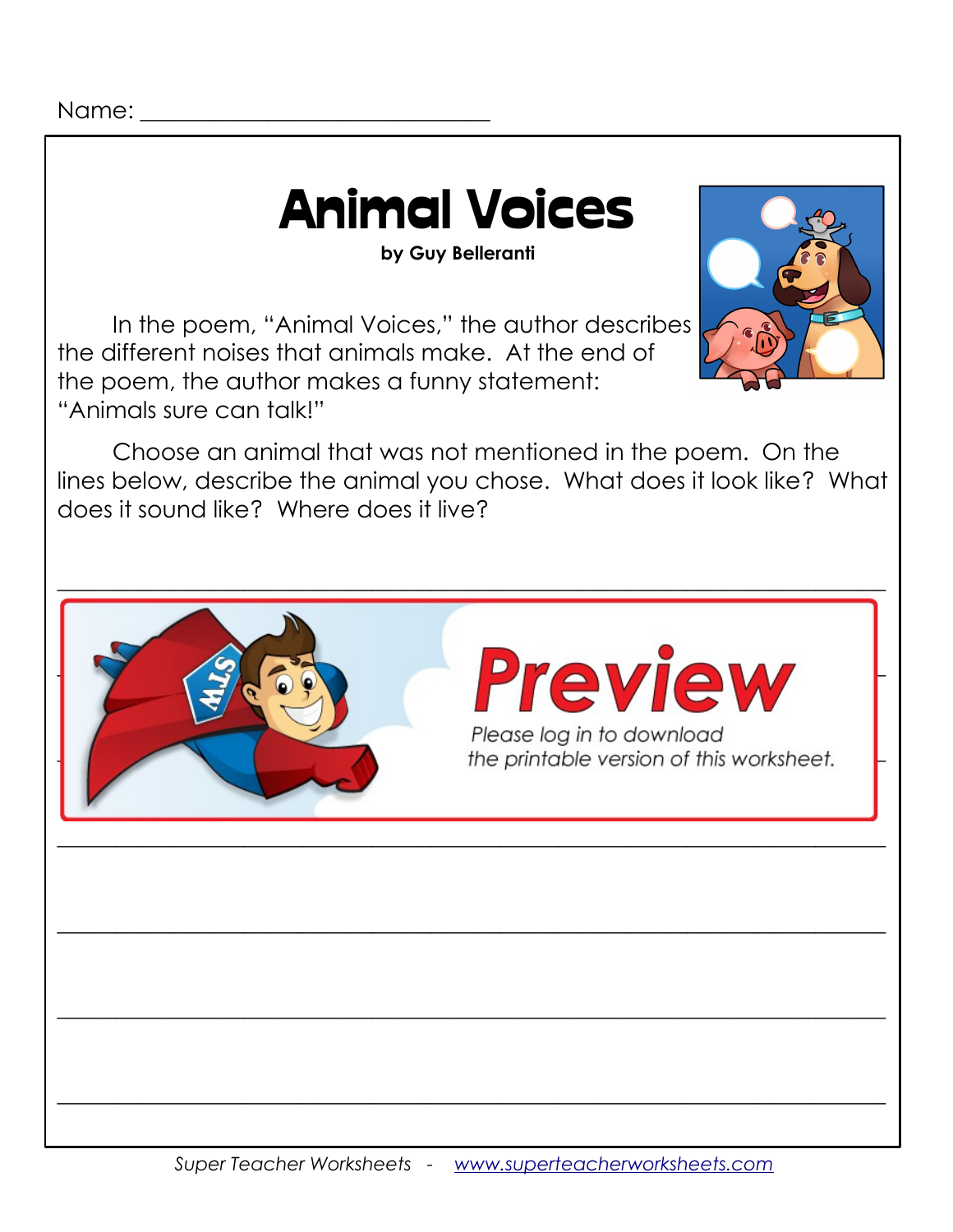#### **ANSWER KEY**